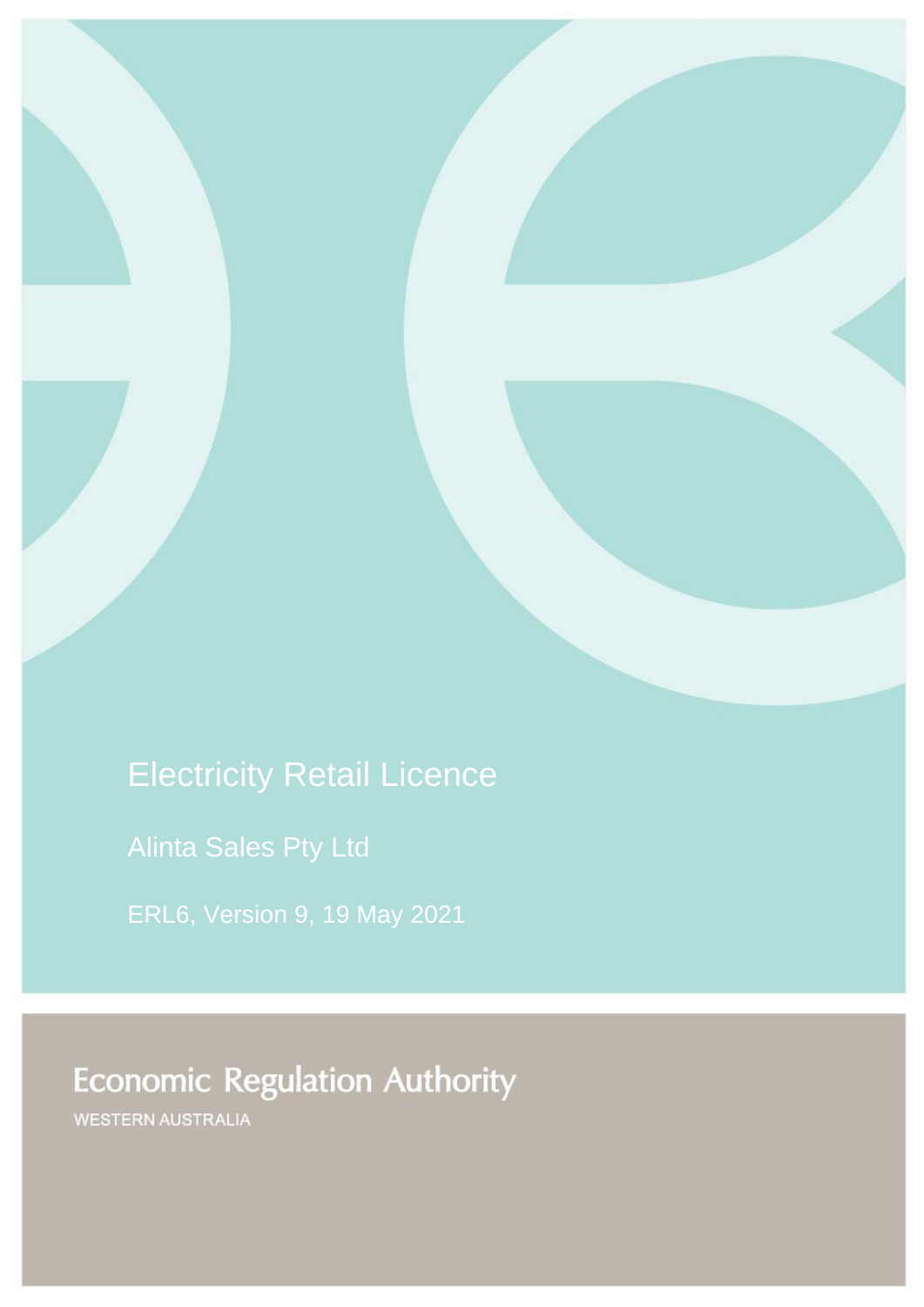## *ELECTRICITY INDUSTRY ACT 2004 (WA)*

| Licensee Name:            | Alinta Sales Pty Ltd                                    |
|---------------------------|---------------------------------------------------------|
|                           | ABN 92 089 531 984                                      |
| Licence Area:             | The area set out in the plan referred to in clause 2.5. |
| Licence Number:           | ERL <sub>6</sub>                                        |
| <b>Commencement Date:</b> | 19 May 2006                                             |
| <b>Version Number:</b>    | 9                                                       |
| <b>Version Date:</b>      | 19 May 2021                                             |
| <b>Expiry Date:</b>       | 18 May 2036                                             |

Signed by the Chair of the Economic Regulation Authority

14 May 2021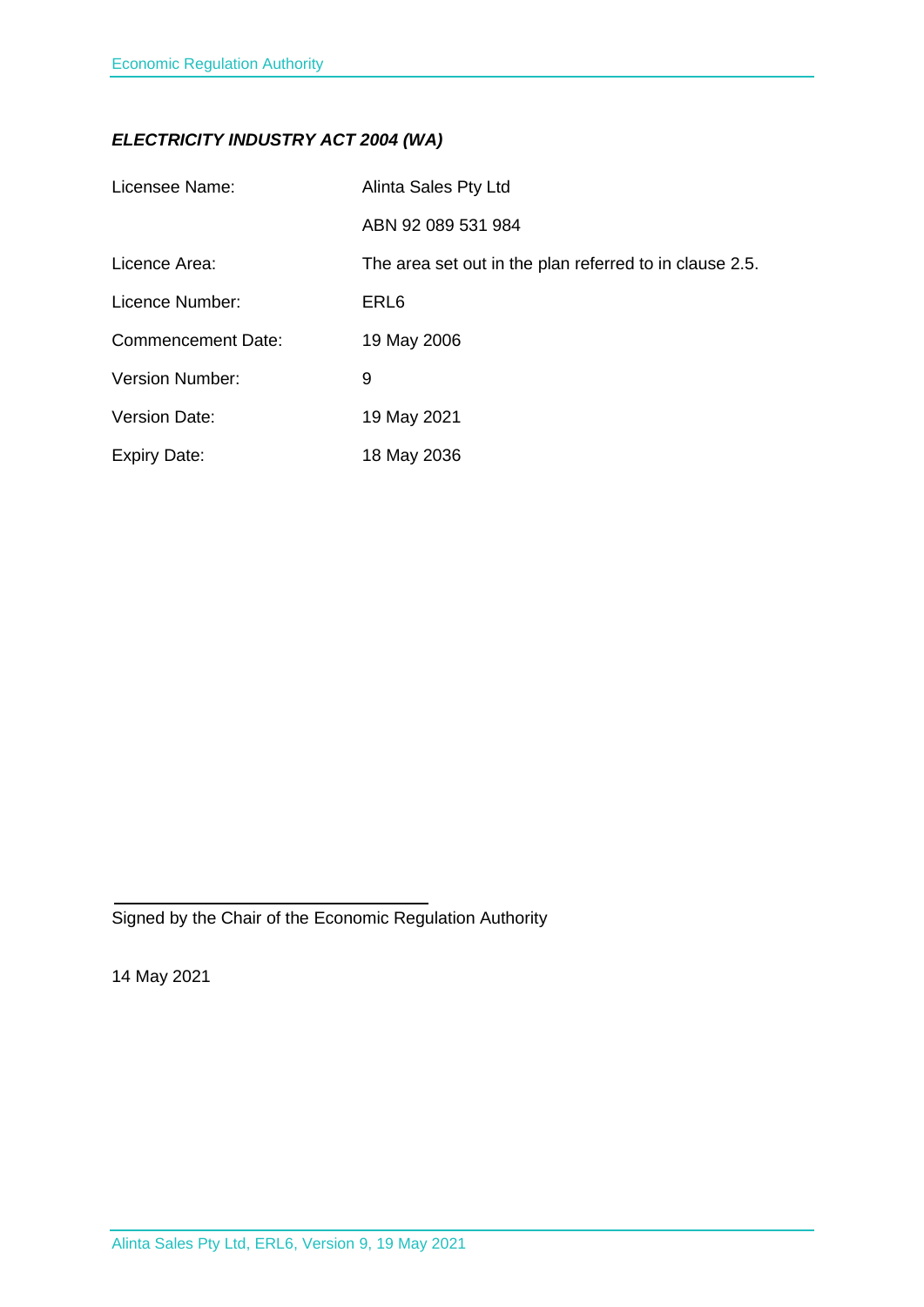## **Index**

| 1. | <b>DEFINITIONS AND INTERPRETATION</b> |                                                       | 4                       |
|----|---------------------------------------|-------------------------------------------------------|-------------------------|
|    | 1.1                                   | <b>Definitions</b>                                    | 4                       |
|    | 1.2                                   | Interpretation                                        | 6                       |
| 2. |                                       | <b>LICENCE AUTHORISATION</b>                          | 6                       |
|    | 2.1                                   | Activities authorised under this licence              | 6                       |
|    | 2.2 <sub>2</sub>                      | <b>Commencement date</b>                              | 6                       |
|    | 2.3                                   | <b>Expiry date</b>                                    | $\overline{7}$          |
|    | 2.4                                   | <b>Term</b>                                           | $\overline{7}$          |
|    | 2.5                                   | Licence area                                          | $\overline{7}$          |
| 3. |                                       | <b>LICENCE ADMINISTRATION</b>                         | $\overline{\mathbf{7}}$ |
|    | 3.1                                   | Amendment of licence by the licensee                  | $\overline{7}$          |
|    | 3.2                                   | <b>Amendment of licence by the ERA</b>                | $\overline{7}$          |
|    |                                       | 3.3 Transfer of licence                               | 8                       |
|    | 3.4                                   | <b>Renewal of licence</b>                             | 8                       |
|    |                                       | 3.5 Cancellation of licence                           | 8                       |
|    | 3.6                                   | <b>Surrender of licence</b>                           | 8                       |
|    | 3.7                                   | <b>Notices</b>                                        | 8                       |
|    | 3.8                                   | <b>Publishing information</b>                         | 9                       |
|    | 3.9                                   | <b>Review of the ERA's decisions</b>                  | 9                       |
| 4. |                                       | <b>GENERAL LICENCE OBLIGATIONS</b>                    | 9                       |
|    | 4.1                                   | <b>Compliance with applicable legislation</b>         | 9                       |
|    | 4.2                                   | <b>Fees</b>                                           | 10                      |
|    | 4.3                                   | <b>Accounting records</b>                             | 10                      |
|    | 4.4                                   | Reporting a change in circumstances                   | 10                      |
|    | 4.5                                   | <b>Provision of information</b>                       | 10                      |
| 5. |                                       | <b>AUDITS AND PERFORMANCE REPORTING OBLIGATIONS</b>   | 10                      |
|    | 5.1                                   | Asset management system                               | 10                      |
|    | 5.2                                   | Individual performance standards                      | 11                      |
|    | 5.3                                   | <b>Performance audit</b>                              | 11                      |
| 6. | <b>CUSTOMERS</b>                      |                                                       | 11                      |
|    | 6.1                                   | <b>Approved Scheme</b>                                | 11                      |
|    | 6.2                                   | <b>Determination of Default Supplier</b>              | 11                      |
|    | 6.3                                   | <b>Marketers</b>                                      | 12 <sup>2</sup>         |
|    | 6.4                                   | <b>Customer Contracts</b>                             | 12 <sub>2</sub>         |
|    | 6.5                                   | <b>Amending the Standard Form Contract</b>            | 12 <sub>2</sub>         |
|    | 6.6                                   | Directions by the ERA to amend Standard Form Contract | 12 <sub>2</sub>         |
|    | 6.7                                   | <b>Supplier of Last Resort</b>                        | 13                      |
|    | 6.8                                   | <b>Notification of Default Supply</b>                 | 13                      |
|    | 6.9                                   | <b>Priority Restoration Register</b>                  | 13                      |
|    |                                       | <b>Schedule 1 - Additional Licence Clauses</b>        | 14                      |
|    |                                       | <b>Schedule 2 - Licence Area Plans</b>                | 15                      |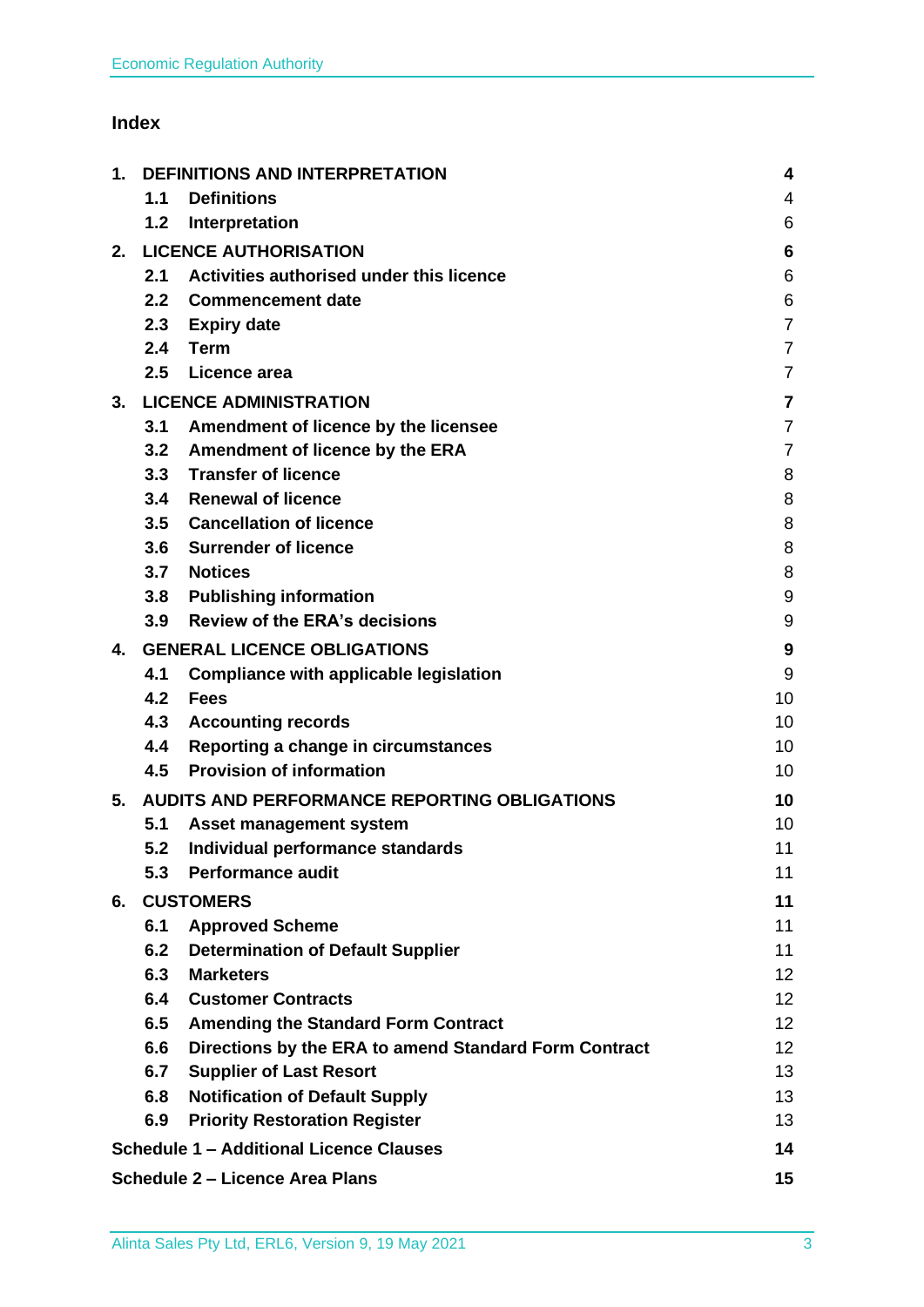## <span id="page-3-0"></span>**1. DEFINITIONS AND INTERPRETATION**

## <span id="page-3-1"></span>**1.1 Definitions**

1.1.1 In this *licence*, the following definitions apply unless the context otherwise requires:

*Act* means the *Electricity Industry Act 2004* (WA).

#### *applicable legislation* means:

- (a) the *Act*; and
- (b) the *Regulations* and the *Codes*.

*approved scheme* means a scheme approved under section 92 of the *Act.* 

*business day* means a day which is not a Saturday, Sunday or a Public Holiday in Western Australia.

*Code* means:

- (a) the *Code of Conduct for the Supply of Electricity to Small Use Customers 2018*;
- (b) the *Electricity Industry (Customer Transfer) Code 2016*;
- (c) the *Electricity Industry (Metering) Code 2012*;
- (d) Not Used

*commencement date* means the date the *licence* was first granted by the *ERA* being the date specified in clause 2.2.

*connection point* has the meaning given to that term in regulation 35 of the *[Electricity](http://www.slp.wa.gov.au/legislation/statutes.nsf/main_mrtitle_1345_homepage.html)  [Industry \(Customer Contracts\) Regulations 2005](http://www.slp.wa.gov.au/legislation/statutes.nsf/main_mrtitle_1345_homepage.html)*.

*customer* has the meaning given to that term in section 3 of the *Act*.

*default supplier* has the meaning given to that term in regulation 35 of the *Electricity [Industry \(Customer Contracts\) Regulations 2005.](http://www.slp.wa.gov.au/legislation/statutes.nsf/main_mrtitle_1345_homepage.html)*

*electricity* has the meaning given to that term in section 3 of the *Act*.

*electricity marketing agent* has the meaning given to that term in section 78 of the *Act*.

#### *electronic means* means:

- (a) the internet;
- (b) email, being:
	- (i) in relation to the *ERA*, the *ERA's* email address as notified to the *licensee*; and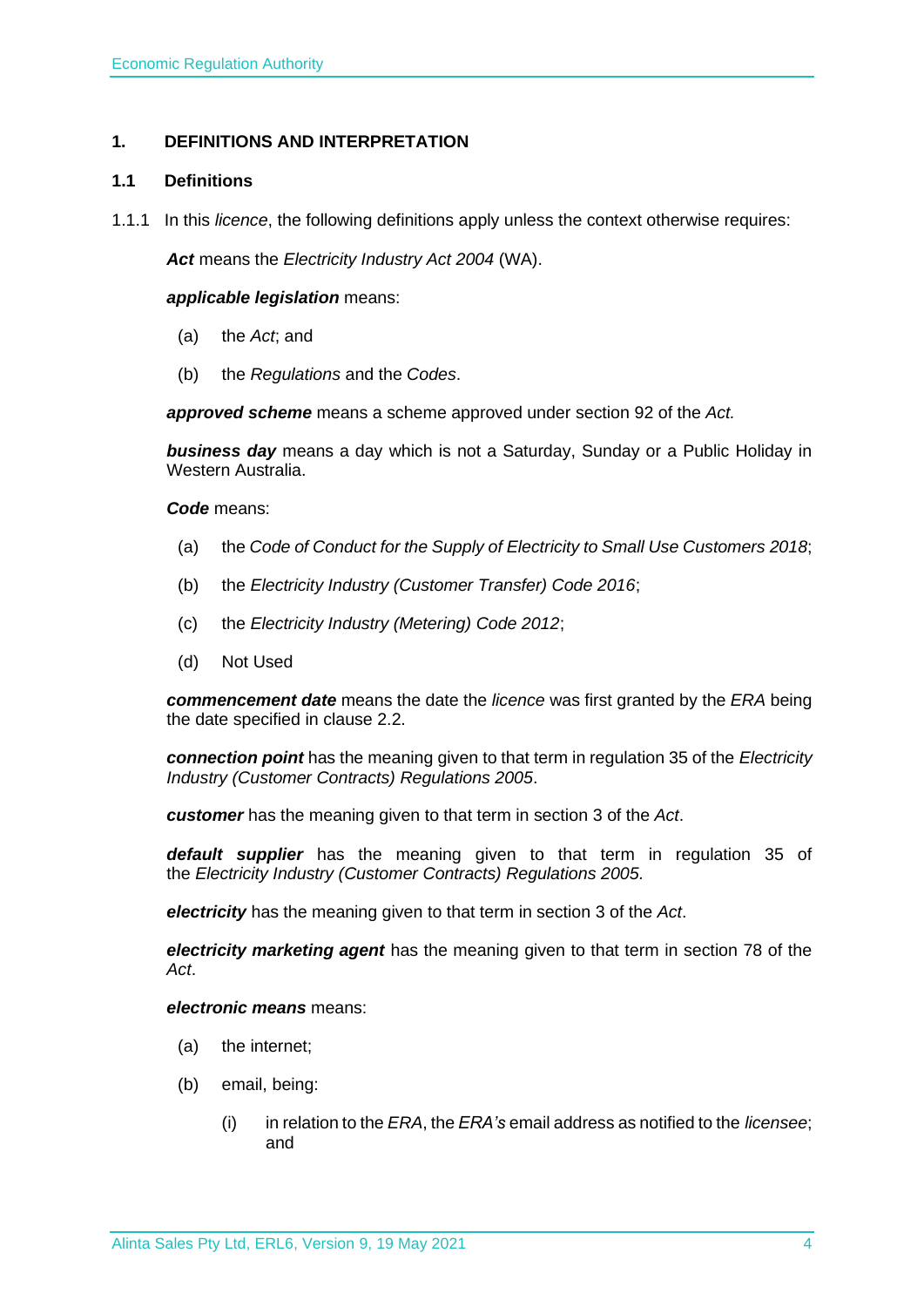- (ii) in relation to the *licensee*, the email address specified in the *licence* application or other such email address as notified in writing to the *ERA;* or
- (iii) any other similar means,

but does not include facsimile or telephone.

*ERA* means the Economic Regulation Authority.

*expiry date* means the date specified in clause 2.3*.*

*individual performance standards* mean any standards prescribed by the *ERA* for an individual *licensee* pursuant to clause 5.2 of the *licence*.

#### *licence* means:

- (a) this document (excluding the title page and the second page of this document);
- (b) any Schedules to this document; and
- (c) any individual *performance standards* approved by the *ERA* pursuant to clause 5.2.

*licence area* is the area stated in clause 2.5 of this *licence*.

*licensee* means Alinta Sales Pty Ltd, ABN 92 089 531 984.

*non-standard contract* has the meaning given to that term in section 47 of the *Act.* 

*notice* means a written notice, agreement, consent, direction, representation, advice, statement or other communication required or given pursuant to, or in connection with, this *licence*.

*performance audit* means an audit of the effectiveness of measures taken by the *licensee* to meet the *performance criteria* in this *licence*.

#### *performance criteria* means:

- (a) the terms and conditions of the *licence*; and
- (b) any other relevant matter in connection with the *applicable legislation* that the *ERA* determines should form part of the *performance audit*.

**publish** in relation to a report or information means either:

- (a) posting the report or information on the *licensee's* website; or
- (b) sending the report or information to the *ERA* to be published on the *ERA's* website.

#### *Regulations* means:

- (a) *Economic Regulation Authority (Licensing Funding) Regulations 2014*;
- (b) *Electricity Industry (Code of Conduct) Regulations 2005*;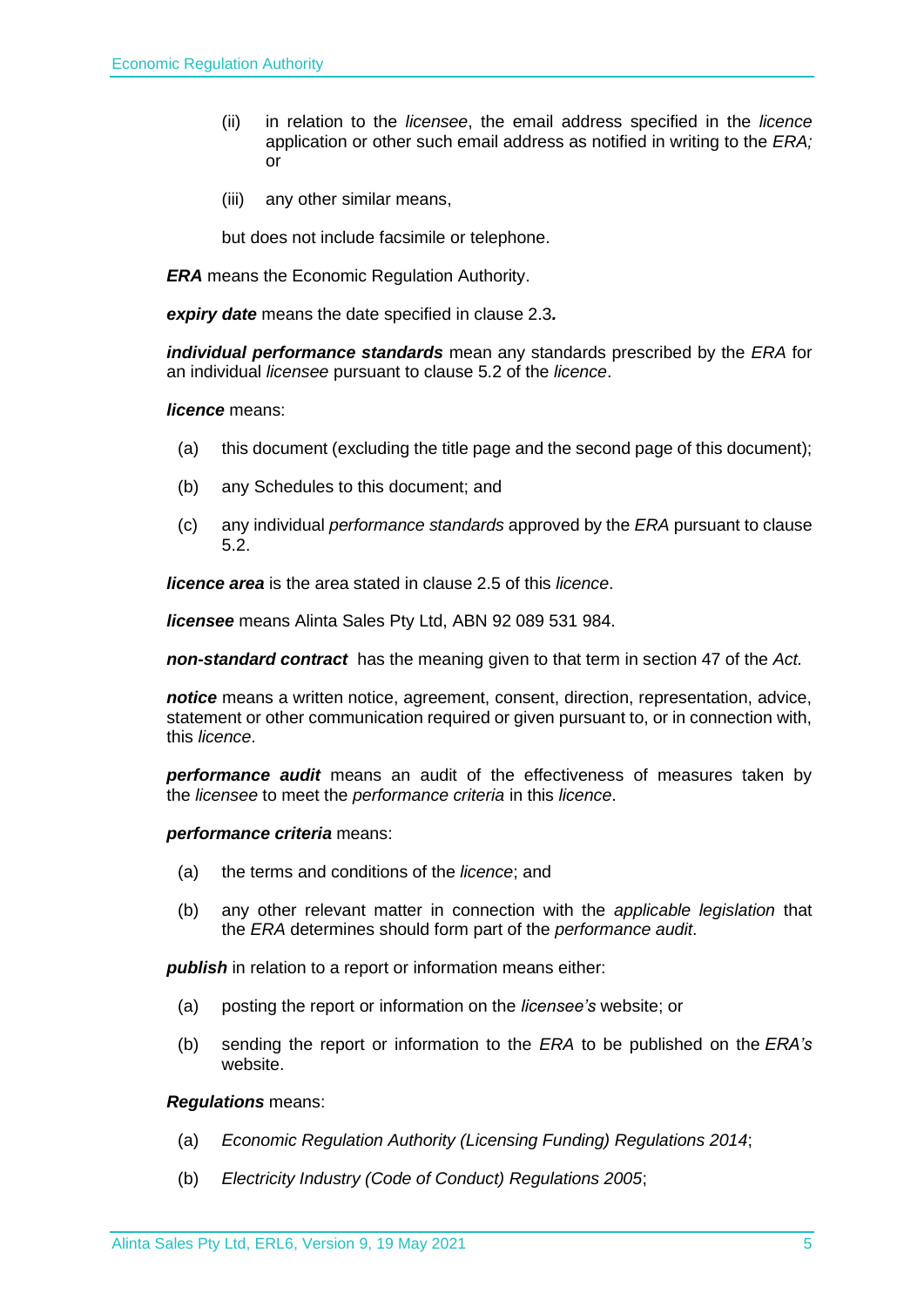- (c) *Electricity Industry (Customer Contracts) Regulations 2005*;
- (d) *Electricity Industry (Licence Conditions) Regulations 2005*;
- (e) Not Used
- (f) *Electricity Industry (Ombudsman Scheme) Regulations 2005.*

*related body corporate* has the meaning given to that term in section 50 of the *Corporations Act 2001 (Cwth)*.

*reviewable decision* means a decision by the *ERA* pursuant to:

- (a) clause 3.8.3;
- (b) Not Used
- (c) Not Used
- (d) clause 5.2.2;
- (e) clause 5.3.2; or
- (f) clause 5.3.4,

of this *licence*.

*small use customer* has the same meaning as the meaning given to "customer" in section 47 of the *Act*.

*standard form contract* has the meaning given to that term in section 47 of the *Act*.

*supplier of last resort* has the meaning given to that term in section 69(1) of the *Act*.

*supply* has the meaning given to that term in section 3 of the *Act*.

*version date* means the date on which the *licence* was last amended pursuant to clause 3.1 or clause 3.2.

#### <span id="page-5-0"></span>**1.2 Interpretation**

1.2.1 A reference in this *licence* to any *applicable legislation* includes, unless the context otherwise requires, any statutory modification, amendment, replacement or re-enactment of that *applicable legislation.*

## <span id="page-5-1"></span>**2. LICENCE AUTHORISATION**

#### <span id="page-5-2"></span>**2.1 Activities authorised under this licence**

2.1.1 The *licensee* is granted a *licence* for the *licence area* to sell *electricity* to *customers* in accordance with the terms and conditions of this *licence.*

#### <span id="page-5-3"></span>**2.2 Commencement date**

2.2.1 19 May 2006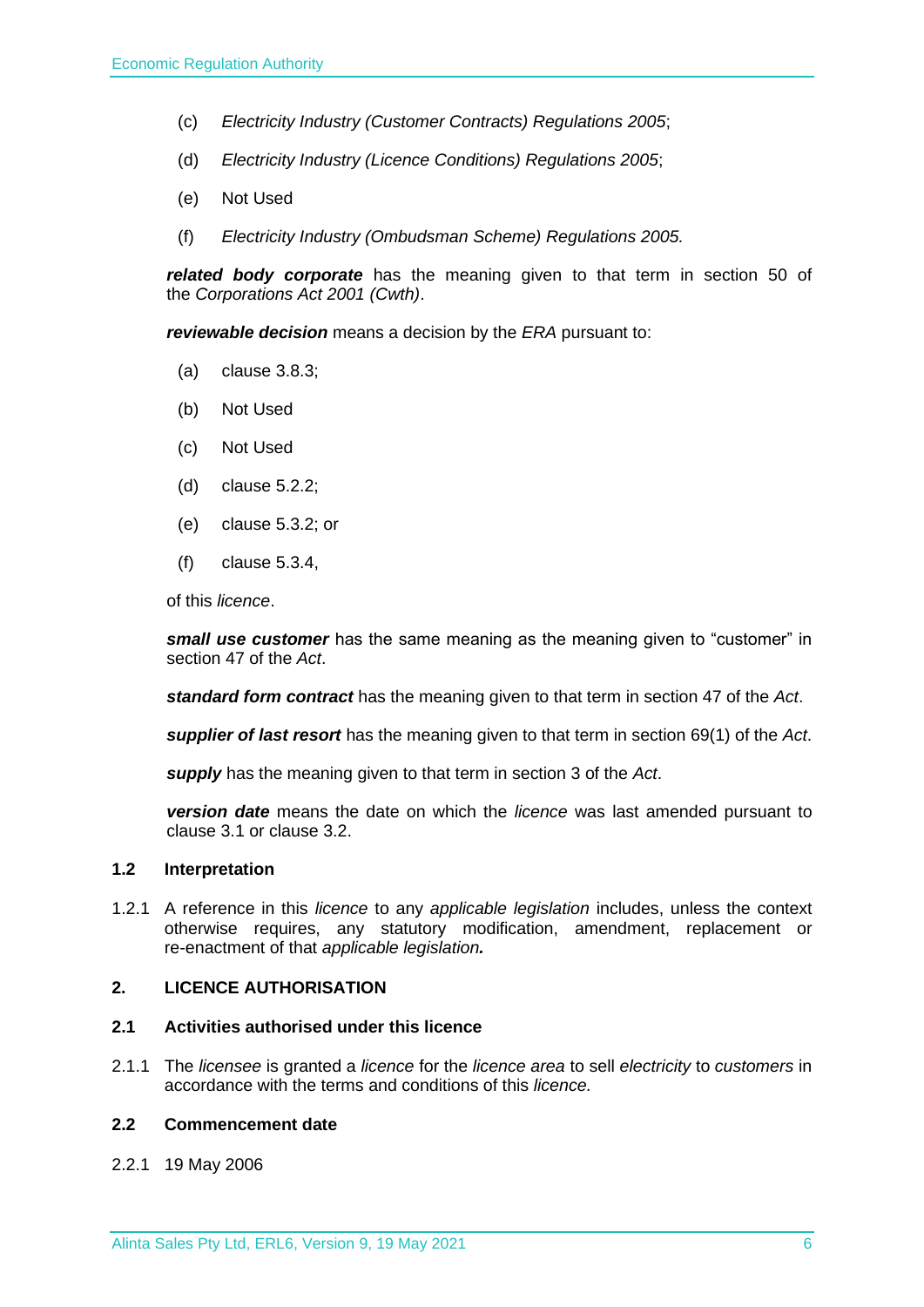## <span id="page-6-0"></span>**2.3 Expiry date**

2.3.1 18 May 2036

## <span id="page-6-1"></span>**2.4 Term [Section 15 of the Act]**

- 2.4.1 This *licence* commences on the *commencement date* and continues until the earlier of:
	- (a) the cancellation of the *licence* pursuant to clause 3.5 of this *licence*;
	- (b) the surrender of the *licence* pursuant to clause 3.6 of this *licence*; or
	- (c) the *expiry date*.

## <span id="page-6-2"></span>**2.5 Licence area**

2.5.1 The *licence area* is set out in plan(s):

ERA-EL-082(B)

2.5.2 The *licence area* plan(s) is provided in Schedule 2.

## <span id="page-6-3"></span>**3. LICENCE ADMINISTRATION**

#### <span id="page-6-4"></span>**3.1 Amendment of licence by the licensee [Section 21 of the Act]**

3.1.1 The *licensee* may apply to the *ERA* to amend the *licence* in accordance with the *Act.*

## <span id="page-6-5"></span>**3.2 Amendment of licence by the ERA [Section 22 of the Act]**

- 3.2.1 Subject to any *applicable legislation*, the *ERA* may amend the *licence* at any time in accordance with this clause.
- 3.2.2 Before amending the *licence* under clause 3.2.1, the *ERA* must:
	- (a) provide the *licensee* with written *notice* of the proposed amendments under consideration by the *ERA*;
	- (b) allow 15 *business days* for the *licensee* to make submissions on the proposed amendments; and
	- (c) take into consideration those submissions.
- 3.2.3 This clause also applies to the substitution of the existing *licence*.
- 3.2.4 For avoidance of doubt, the *licensee* will not have to pay a fee for amendments under clause 3.2.1.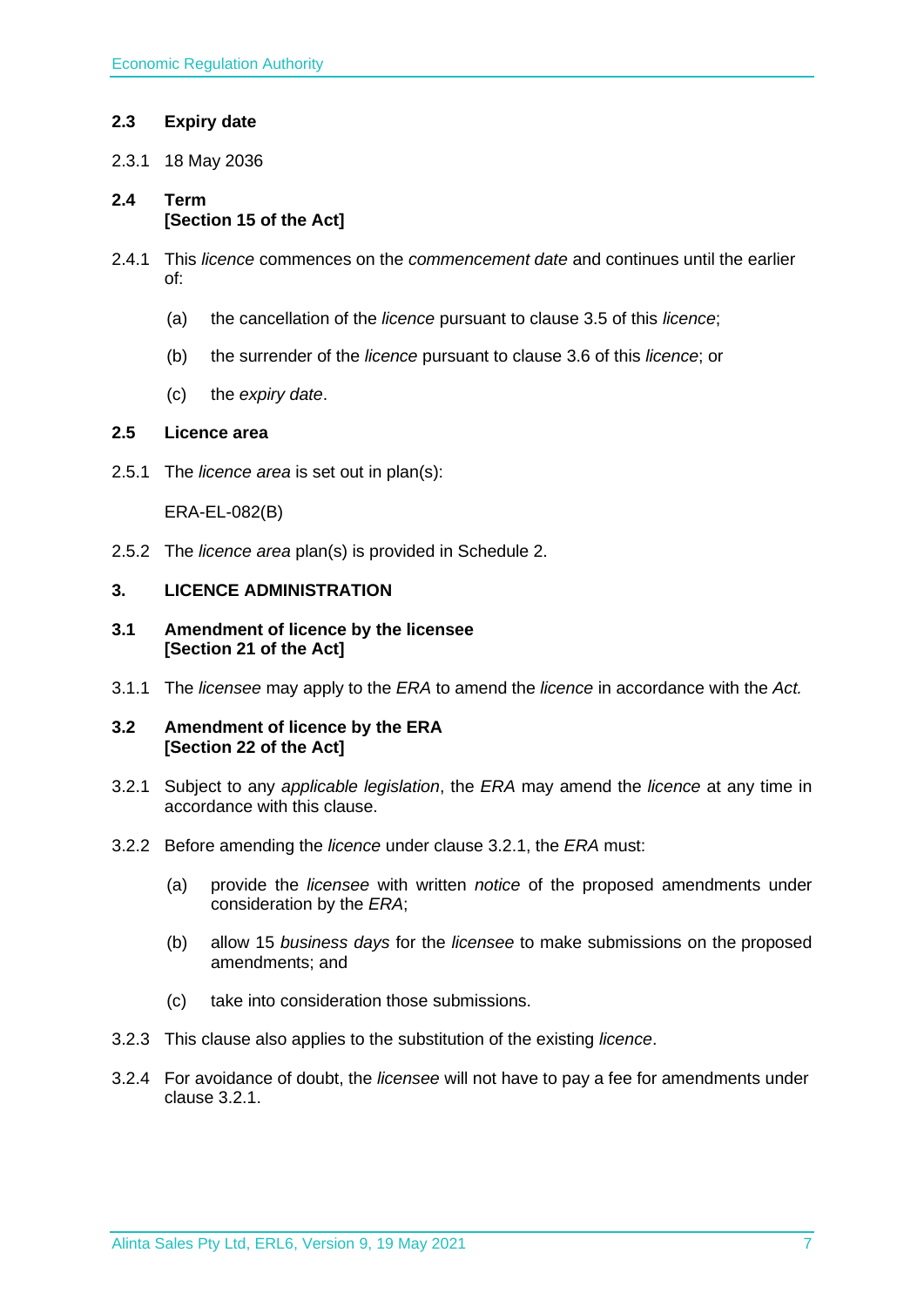## <span id="page-7-0"></span>**3.3 Transfer of licence [Section 18 of the Act]**

3.3.1 This *licence* may be transferred only in accordance with the *Act.*

## <span id="page-7-1"></span>**3.4 Renewal of licence [Section 16 of the Act]**

3.4.1 This *licence* may be renewed only in accordance with the *Act*.

## <span id="page-7-2"></span>**3.5 Cancellation of licence [Section 35 of the Act]**

3.5.1 This *licence* may be cancelled only in accordance with the *Act*.

## <span id="page-7-3"></span>**3.6 Surrender of licence [Schedule 1 of the Act]**

- 3.6.1 The *licensee* may only surrender the *licence* pursuant to this clause 3.6.
- 3.6.2 If the *licensee* intends to surrender the *licence* the *licensee* must, by *notice* in writing to the *ERA*:
	- (a) set out the date that the *licensee* wishes the surrender of the *licence* to be effective; and
	- (b) set out the reasons why the *licensee* wishes to surrender the *licence*, including the reasons why it would not be contrary to the public interest for the surrender of the *licence* to be effective on the date set out in the *notice*.
- 3.6.3 Upon receipt of the *notice* from the *licensee* pursuant to clause 3.6.2, the *ERA* will publish the *notice*.
- 3.6.4 Notwithstanding clause 3.6.2, the surrender of the *licence* will only take effect on the later of the day that:
	- (a) the *ERA* publishes a *notice* of the surrender in the Western Australian Government Gazette, such date to be at the discretion of the *ERA*; and
	- (b) the *licensee* hands back the *licence* to the *ERA*.
- 3.6.5 The *licensee* will not be entitled to a refund of any fees by the *ERA*.

## <span id="page-7-4"></span>**3.7 Notices**

- 3.7.1 Unless otherwise specified, all *notices* must be in writing.
- 3.7.2 A *notice* will be regarded as having been sent and received:
	- (a) when delivered in person to the addressee; or
	- (b) three *business days* after the date of posting if the *notice* is posted in Western Australia; or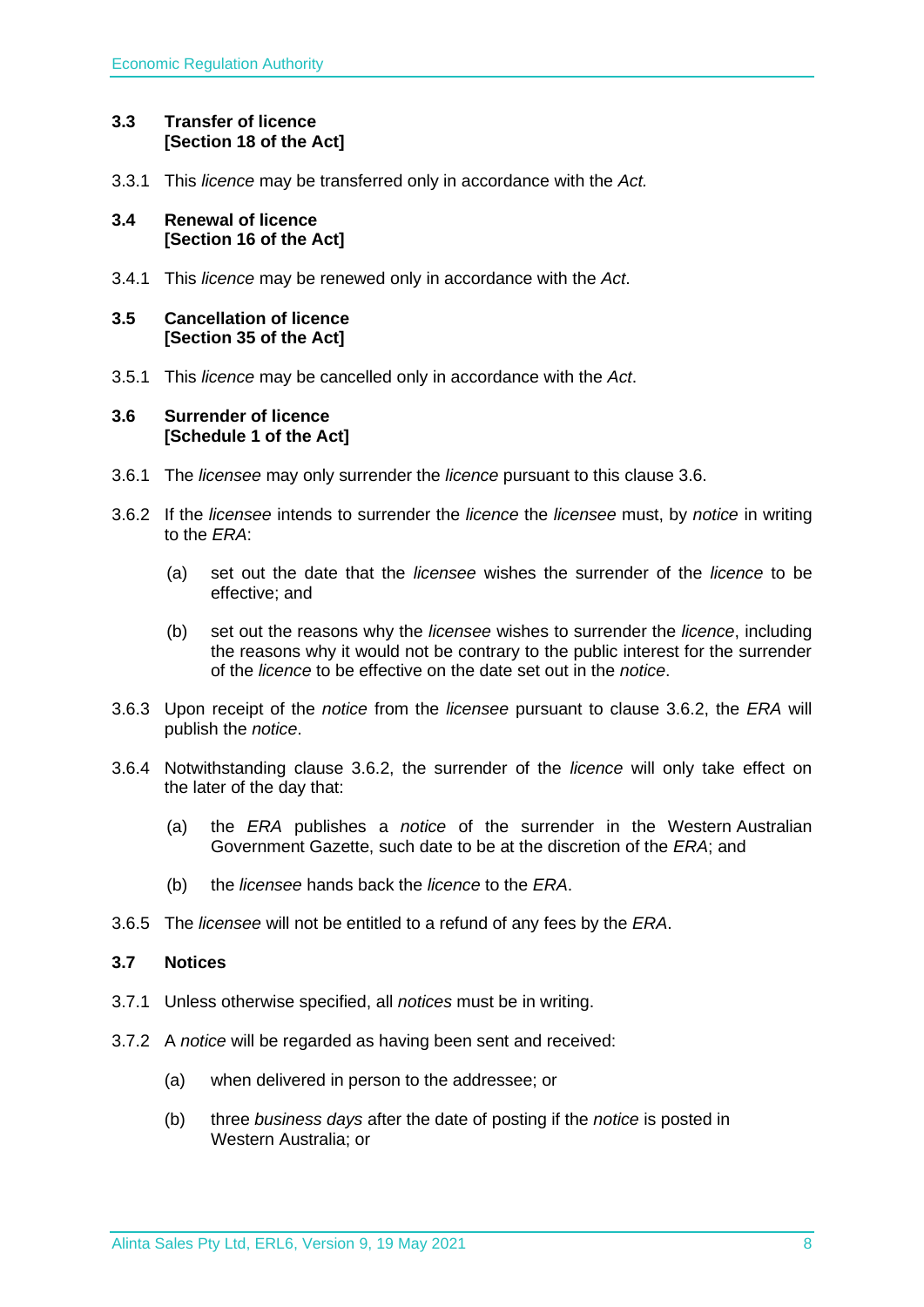- (c) five *business days* after the date of posting if the *notice* is posted outside Western Australia; or
- (d) if sent by facsimile when, according to the sender's transmission report, the *notice* has been successfully received by the addressee; or
- (e) if sent by *electronic means* when, according to the sender's electronic record, the *notice* has been successfully sent to the addressee.

## <span id="page-8-0"></span>**3.8 Publishing information**

- 3.8.1 The *ERA* may direct the *licensee* to *publish*, within a specified timeframe, any information it considers relevant in connection with the *licensee* or the performance by the *licensee* of its obligations under this *licence*.
- 3.8.2 Subject to clause 3.8.3, the *licensee* must *publish* the information referred to in clause 3.8.1.
- 3.8.3 If the *licensee* considers that the information is confidential it must:
	- (a) immediately notify the *ERA*; and
	- (b) seek a review of the *ERA's* decision in accordance with clause 3.9.
- 3.8.4 Once it has reviewed the decision, the *ERA* will direct the *licensee* in accordance with the review to:
	- (a) *publish* the information;
	- (b) *publish* the information with the confidential information removed or modified; or
	- (c) not *publish* the information.

## <span id="page-8-1"></span>**3.9 Review of the ERA's decisions**

- 3.9.1 The *licensee* may seek a review of a *reviewable decision* by the *ERA* pursuant to this *licence* in accordance with the following procedure:
	- (a) the *licensee* shall make a submission on the subject of the *reviewable decision* within 10 *business days* (or other period as approved by the *ERA*) of the decision; and
	- (b) the *ERA* will consider the submission and provide the *licensee* with a written response within 20 *business days*.
- 3.9.2 For avoidance of doubt, this clause does not apply to a decision of the *ERA* pursuant to the *Act*, nor does it restrict the *licensee's* right to have a decision of the *ERA* reviewed in accordance with the *Act*.

## <span id="page-8-2"></span>**4. GENERAL LICENCE OBLIGATIONS**

#### <span id="page-8-3"></span>**4.1 Compliance with applicable legislation**

4.1.1 Subject to any modifications or exemptions granted pursuant to the *Act*, the *licensee* must comply with any *applicable legislation*.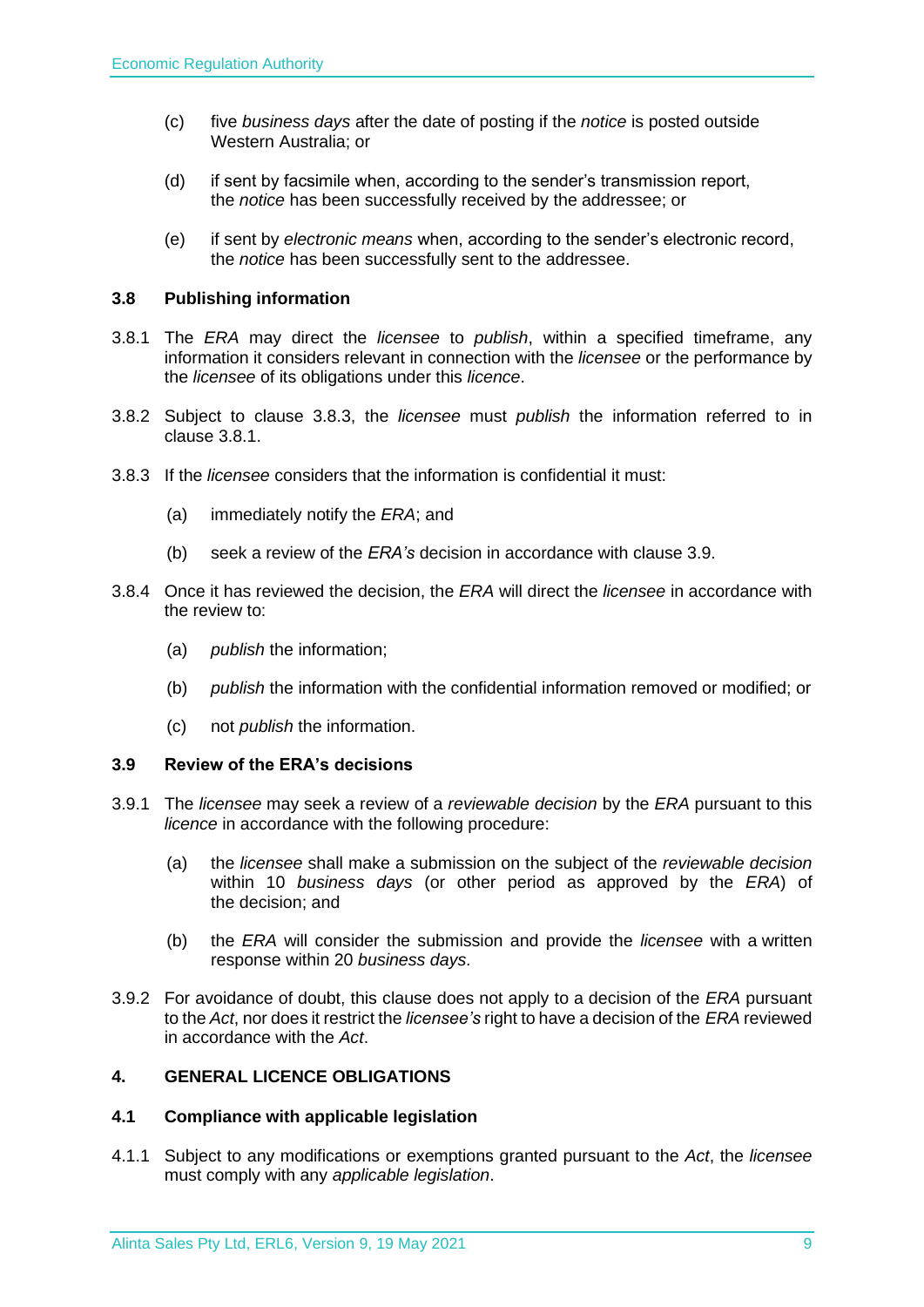## <span id="page-9-0"></span>**4.2 Fees**

4.2.1 The *licensee* must pay the applicable fees and charges in accordance with the *Regulations*.

## <span id="page-9-1"></span>**4.3 Accounting records [Schedule 1 of the Act]**

4.3.1 The *licensee* and any *related body corporate* must maintain accounting records that comply with standards issued by the Australian Accounting Standards Board or equivalent International Accounting Standards.

## <span id="page-9-2"></span>**4.4 Reporting a change in circumstances**

- 4.4.1 The *licensee* must report to the *ERA*:
	- (a) if the *licensee* is under external administration as defined by the *Corporations Act 2001 (Cwth)* within 2 *business days* of such external administration occurring; or
	- (b) if the *licensee*:
		- (i) experiences a change in the *licensee's* corporate, financial or technical circumstances upon which this *licence* was granted; and
		- (ii) the change may materially affect the *licensee's* ability to perform its obligations under this *licence*,

within 10 *business days* of the change occurring; or

- (c) if the:
	- (i) *licensee's* name;
	- (ii) *licensee's* ABN; or
	- (iii) *licensee's* address,

changes, within 10 *business days* of the change occurring.

## <span id="page-9-3"></span>**4.5 Provision of information [Schedule 1 of the Act]**

4.5.1 The *licensee* must provide to the *ERA,* in the manner and form described by the *ERA, specified* information on any matter relevant to the operation or enforcement of the *licence*, the operation of the licensing scheme provided for in Part 2 of the *Act*, or the performance of the *ERA's* functions under that Part.

## <span id="page-9-4"></span>**5. AUDITS AND PERFORMANCE REPORTING OBLIGATIONS**

## <span id="page-9-5"></span>**5.1 Asset management system [Section 14 of the Act]**

Not Used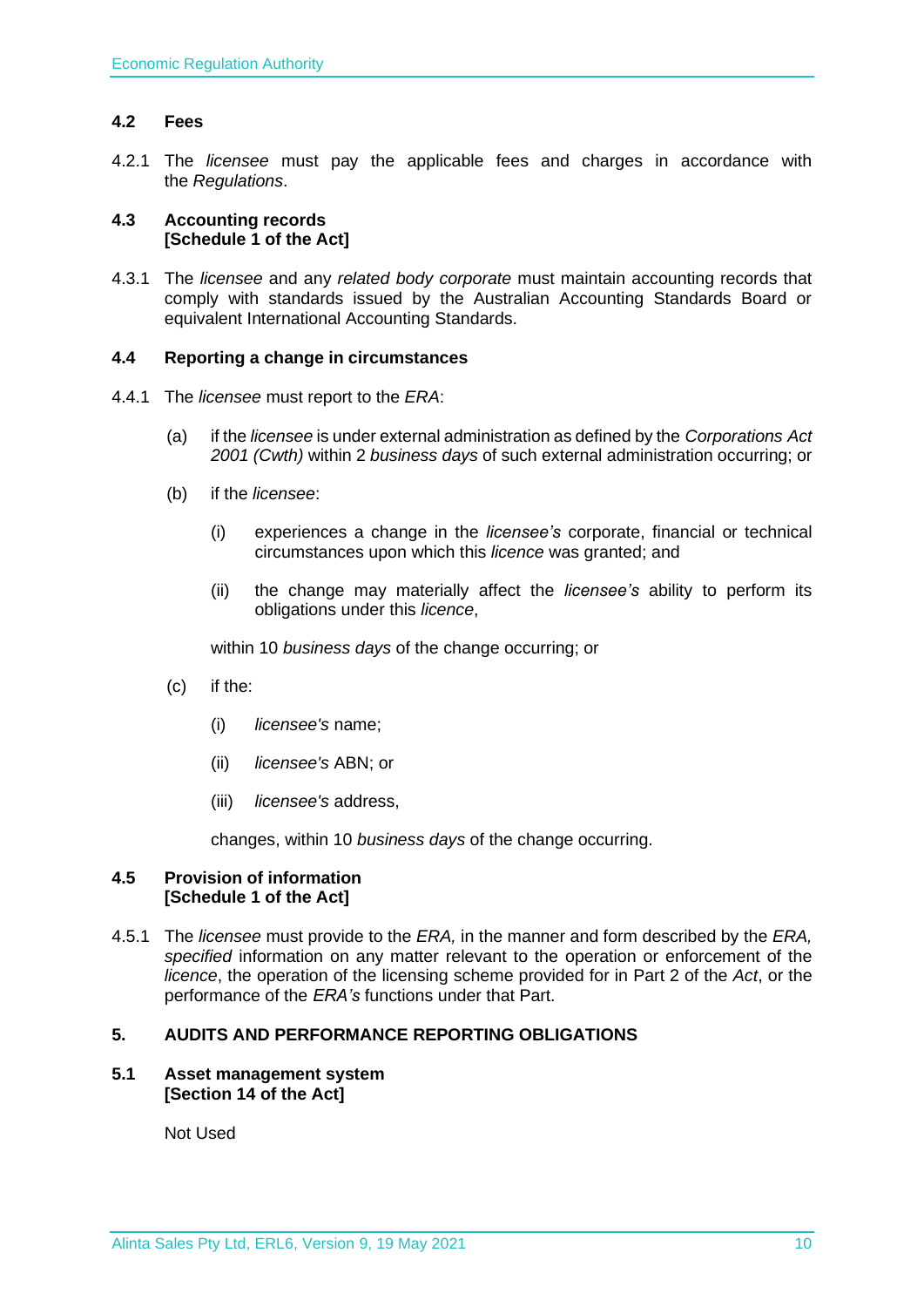#### <span id="page-10-0"></span>**5.2 Individual performance standards**

- 5.2.1 Performance standards are contained in *applicable legislation*.
- 5.2.2 The *ERA* may prescribe *individual performance standards* applying to the *licensee* in respect of the *licensee's* obligations under this *licence* or the *applicable legislation*.
- 5.2.3 Before approving any *individual performance standards* under this clause, the *ERA* will:
	- (a) provide the *licensee* with a copy of the proposed *individual performance standards*;
	- (b) allow 15 *business days* for the *licensee* to make submissions on the proposed *individual performance standards*; and
	- (c) take into consideration those submissions.
- 5.2.4 Once approved by the *ERA*, the *individual performance standards* are included as additional terms and conditions to this *licence*.

### <span id="page-10-1"></span>**5.3 Performance audit [Section 13 of the Act]**

- 5.3.1 The *licensee* must, unless otherwise notified in writing by the *ERA*, provide the *ERA* with a *performance audit* within 24 months after the *commencement date*, and every 24 months thereafter.
- 5.3.2 The *licensee* must comply, and must require the *licensee's* auditor to comply, with the *ERA's* standard audit guidelines.
- 5.3.3 The *licensee* may seek a review of any of the requirements of the *ERA*'s standard audit guidelines in accordance with clause 3.9.
- 5.3.4 The *performance audit* must be conducted by an independent auditor approved by the *ERA*. If the *licensee* fails to nominate an auditor within one month of the date that the *performance audit* was due, or the auditor nominated by the *licensee* is rejected on two successive occasions by the *ERA*, the *ERA* may choose an independent auditor to conduct the *performance audit*.

## <span id="page-10-2"></span>**6. CUSTOMERS**

#### <span id="page-10-3"></span>**6.1 Approved Scheme [Section 101 of the Act]**

- 6.1.1 The *licensee* must not *supply electricity* to *small use customers* unless the *licensee* is: (a) a member of an *approved scheme*; and
	- (b) bound by, and compliant with, any decision or direction of the electricity ombudsman under the *approved scheme*.

## <span id="page-10-4"></span>**6.2 Determination of Default Supplier**

Not Used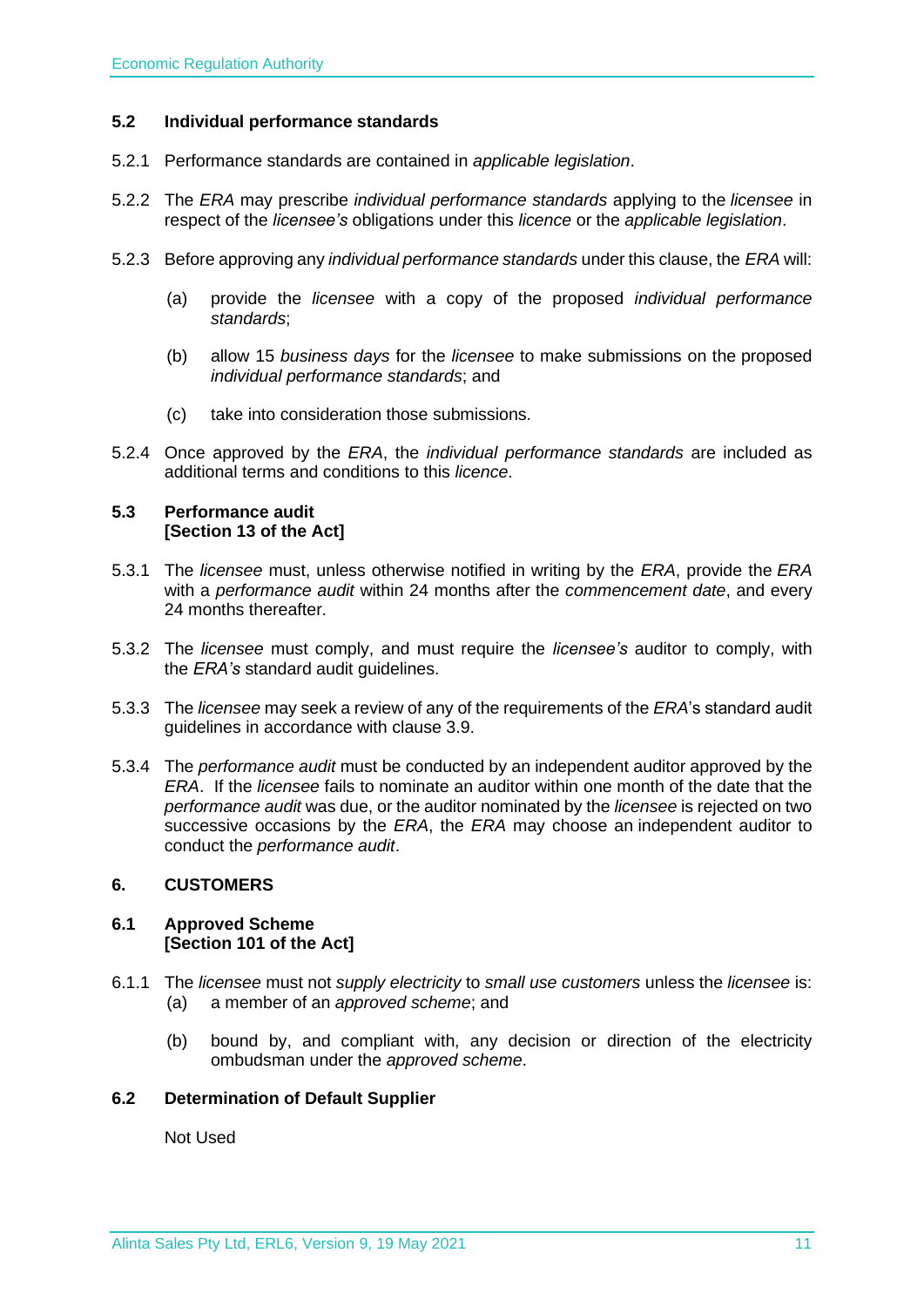## <span id="page-11-0"></span>**6.3 Marketers**

6.3.1 The *licensee* must ensure that an *electricity marketing agent* of the *licensee* complies with the *Code of Conduct for the Supply of Electricity to Small Use Customers 2018.*

#### <span id="page-11-1"></span>**6.4 Customer Contracts [Section 54 of the Act]**

- 6.4.1 Subject to the *Regulations*, the *license*e must not *supply electricity* to a *small use customer* otherwise than under:
	- (a) a *standard form contract*; or
	- (b) a *non-standard contract* that complies with the *Act*.
- 6.4.2 The *licensee* must, if directed by the *ERA*, review the *standard form contract* and submit to the *ERA* the results of that review within the time specified by the *ERA*.
- 6.4.3 The *licensee* must comply with any direction given by the *ERA* in relation to the scope, process or methodology of the review referred to in clause 6.4.2.

#### <span id="page-11-2"></span>**6.5 Amending the Standard Form Contract [Section 52 of the Act]**

- 6.5.1 The *licensee* may only amend the *standard form contract* with the *ERA'*s approval.
- 6.5.2 The *licensee* may amend the *standard form contract* at any time by submitting to the *ERA*:
	- (a) a proposed amendment to the *standard form contract*; or
	- (b) a proposed substituted *standard form contract*.
- 6.5.3 The *ERA* may:
	- (a) approve the amendment to the *standard form contract* or substituted *standard form contract*; or
	- (b) specify the amendments the *licensee* must make to the amended or substituted *standard form contract* before the *ERA* will amend the *standard form contract*,

and notify the *licensee* of its decision within a reasonable time.

- 6.5.4 The *ERA* may, at any time, by *notice* in writing, direct the *licensee* to amend the *standard form contract* by specifying:
	- (a) the amendments to be made to the *standard form contract*; and
	- (b) the latest date at which the amendments will come into force.

## <span id="page-11-3"></span>**6.6 Directions by the ERA to amend Standard Form Contract [Section 53 of the Act]**

6.6.1 The *licensee* must comply with any direction given by the *ERA* pursuant to section 53 of the *Act.*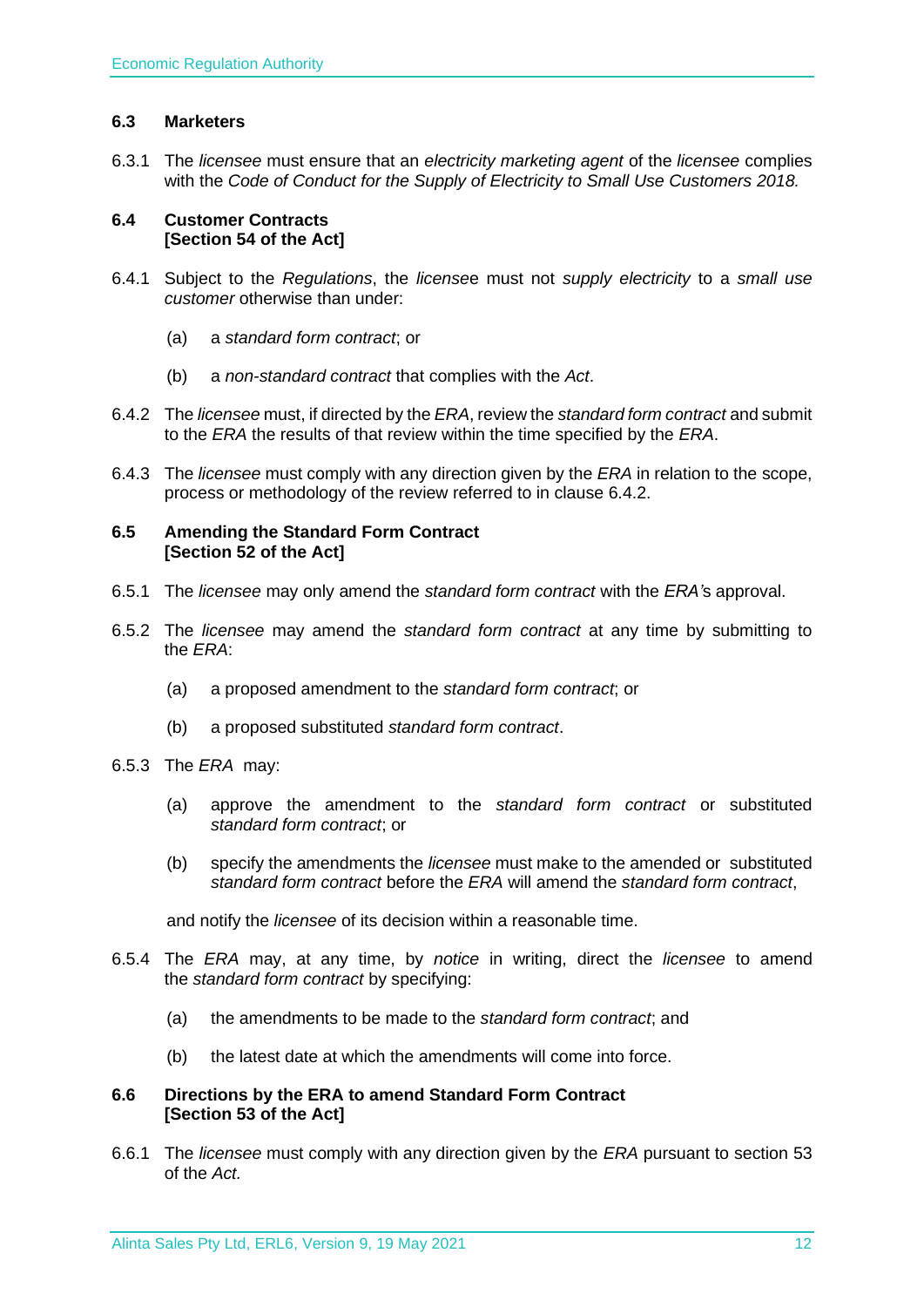## <span id="page-12-0"></span>**6.7 Supplier of Last Resort [Section 76 of the Act]**

6.7.1 If the *licensee* is designated a *supplier of last resort* under the *Act,* the *licensee* must perform the functions of the *supplier of last resort.* 

## <span id="page-12-1"></span>**6.8 Notification of Default Supply**

- 6.8.1 Where the *licensee* becomes aware of a *small use customer* taking a *supply* of *electricity* that is deemed to be supplied under the *licensee*'s *standard form contract* in accordance with the *[Electricity Industry \(Customer Contracts\) Regulations 2005](http://www.slp.wa.gov.au/legislation/statutes.nsf/main_mrtitle_1345_homepage.html)*, the *licensee* must, within five days after becoming aware, notify the *small use customer* in writing:
	- (a) that the *licensee* is the *default supplier* for that *connection point*; and
	- (b) the effect of regulation 37 of the *[Electricity Industry \(Customer Contracts\)](http://www.slp.wa.gov.au/legislation/statutes.nsf/main_mrtitle_1345_homepage.html)  [Regulations 2005](http://www.slp.wa.gov.au/legislation/statutes.nsf/main_mrtitle_1345_homepage.html)*.

## <span id="page-12-2"></span>**6.9 Priority Restoration Register**

Not Used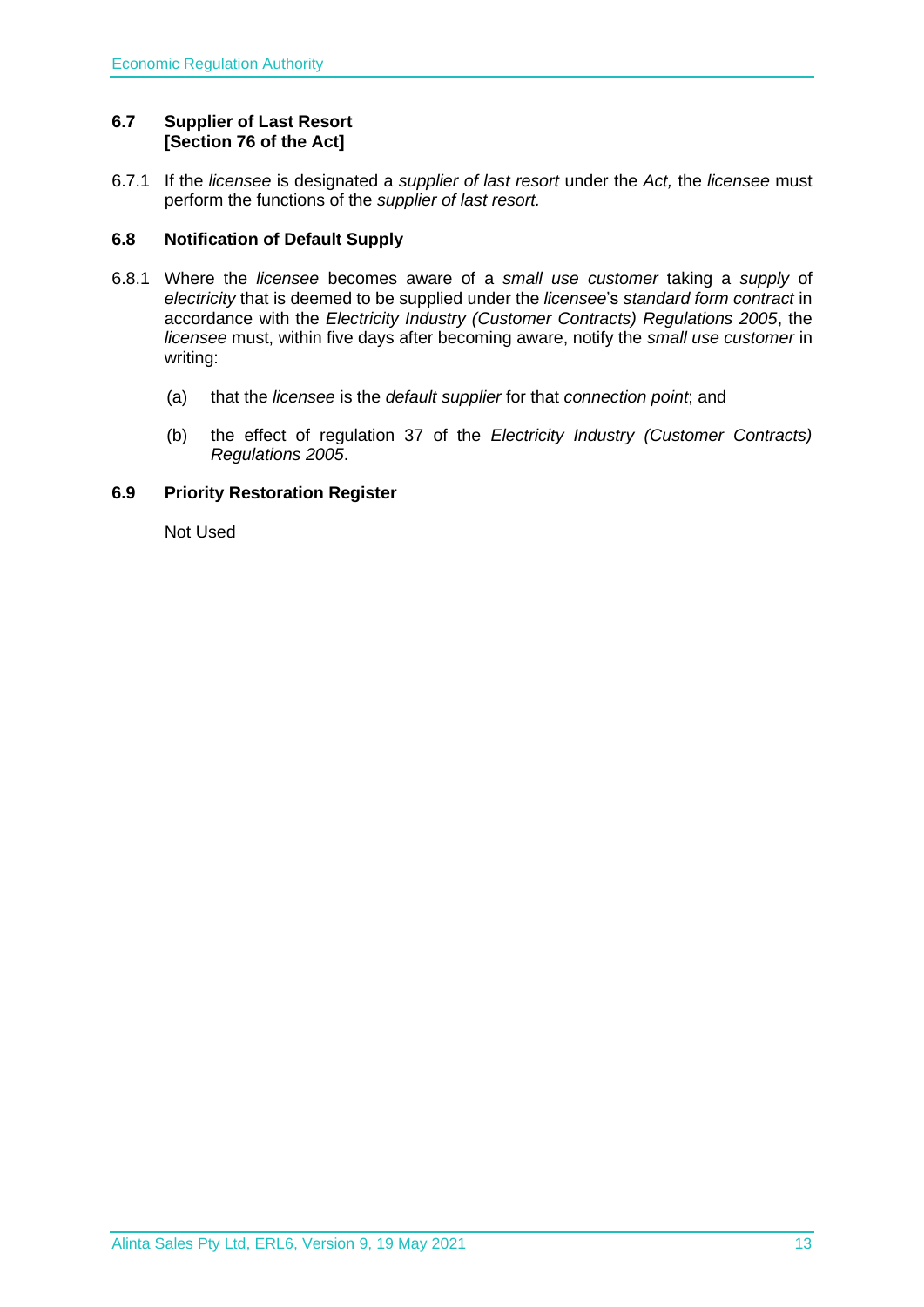## <span id="page-13-0"></span>**Schedule 1 – Additional Licence Clauses**

## **(Not Used)**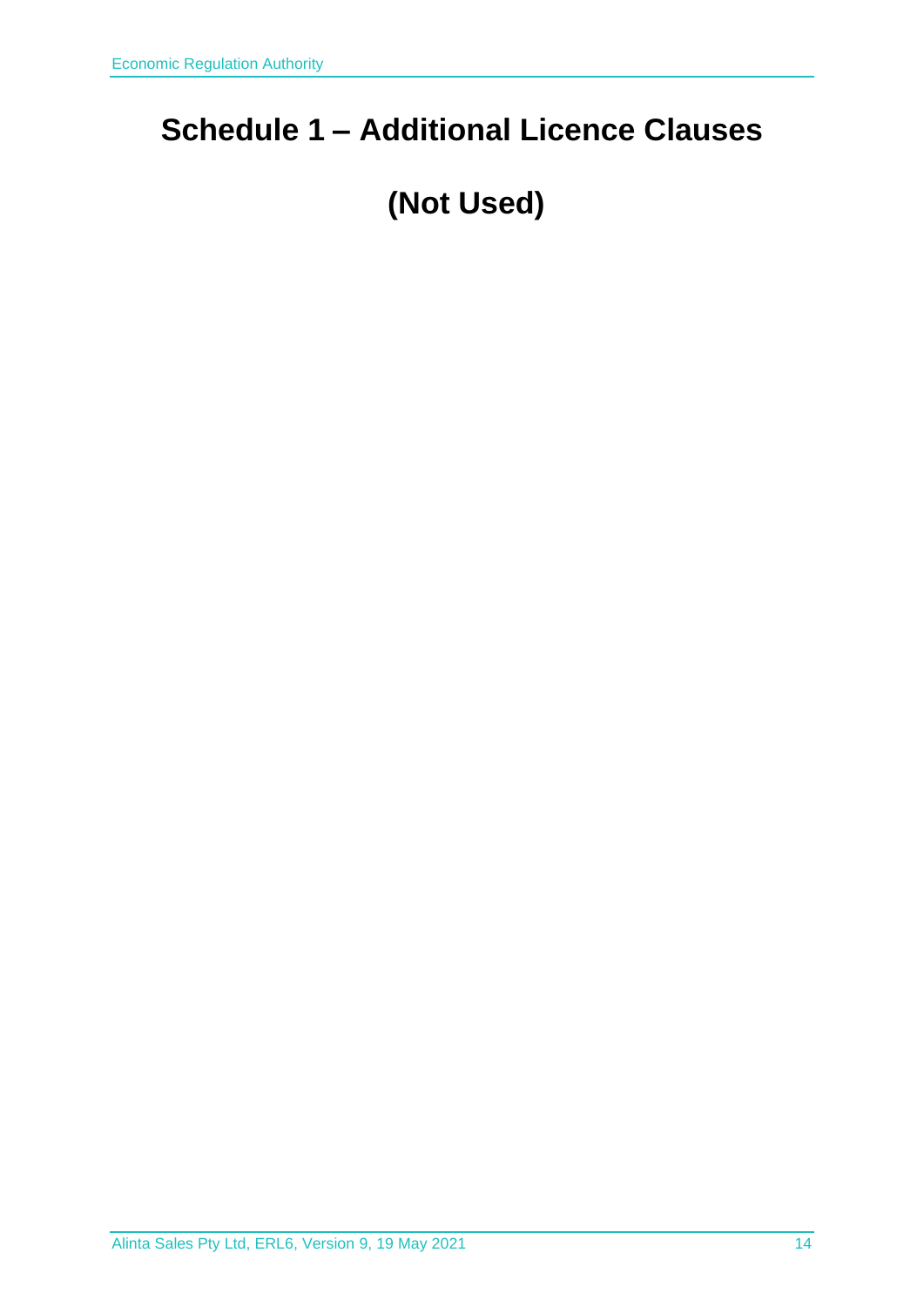## <span id="page-14-0"></span>**Schedule 2 – Licence Area Plans**